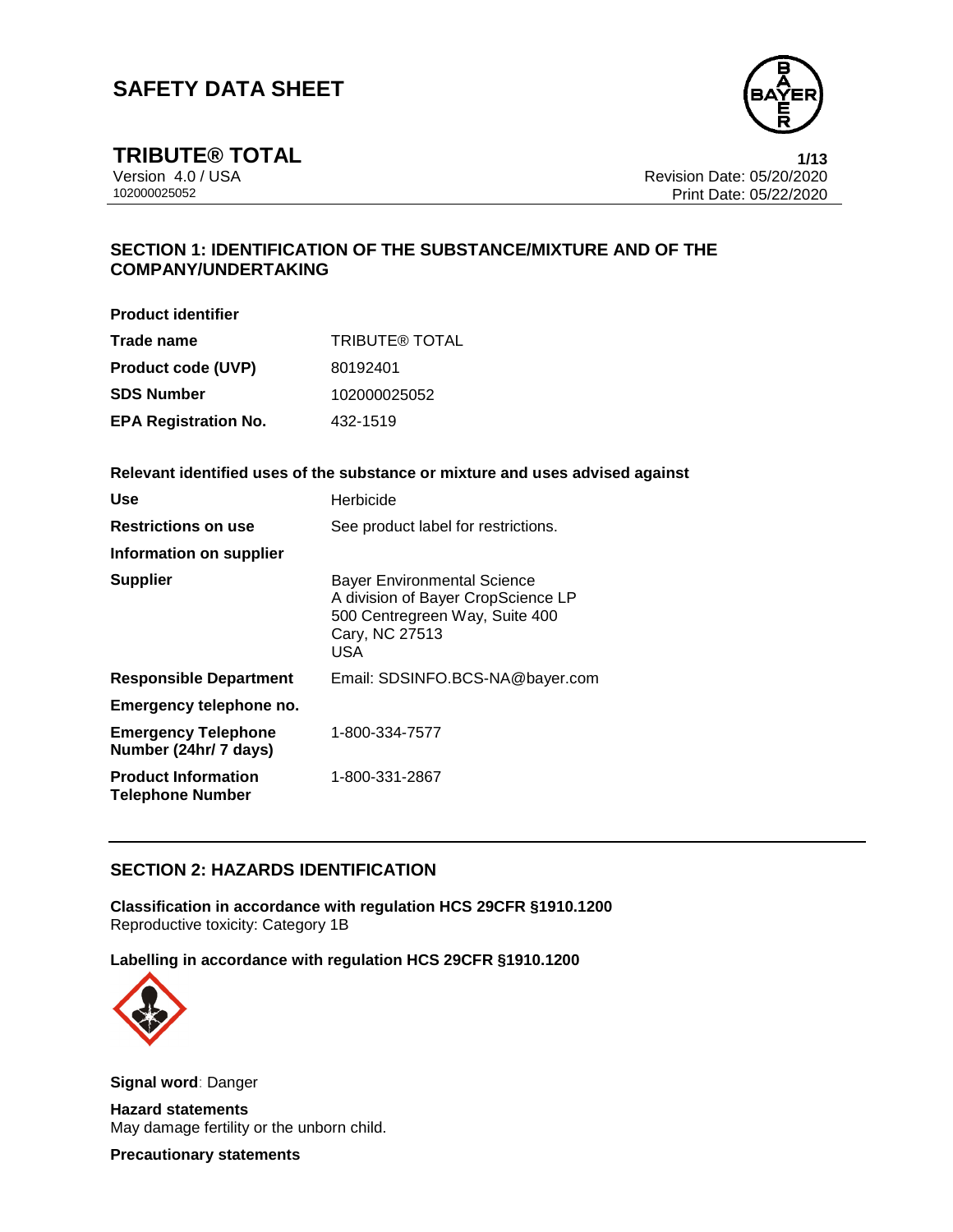

**TRIBUTE® TOTAL** 2/13<br>Version 4.0 / USA 2002020 Version 4.0 / USA Revision Date: 05/20/2020 Print Date: 05/22/2020

Obtain special instructions before use. Do not handle until all safety precautions have been read and understood. Wear protective gloves/ protective clothing/ eye protection/ face protection. IF exposed or concerned: Get medical advice/ attention. Store locked up. Dispose of contents/container in accordance with local regulation.

#### **Hazards Not Otherwise Classified (HNOC)**

No physical hazards not otherwise classified. No health hazards not otherwise classified.

#### **SECTION 3: COMPOSITION/INFORMATION ON INGREDIENTS**

| <b>Hazardous Component Name</b>                       | CAS-No.        | Concentration % by weight |
|-------------------------------------------------------|----------------|---------------------------|
| Halosulfuron-Methyl                                   | 100784-20-1    | 30.8                      |
| Foramsulfuron                                         | 173159-57-4    | 19.8                      |
| Thiencarbazone-methyl                                 | 317815-83-1    | 9.9                       |
| Sulfonated aromatic polymer, sodium salt              | 68425-94-5     | 9.0                       |
| Aromatic hydrocarbons, C10-13, reaction products with | 1258274-08-6   | 3.6                       |
| branched nonene, sulfonated, sodium salts             |                |                           |
| Disodium maleate                                      | $371 - 47 - 1$ | 0.18                      |
| Crystalline quartz (respirable)                       | 14808-60-7     | 0.18                      |

#### **SECTION 4: FIRST AID MEASURES**

#### **Description of first aid measures**

| <b>General advice</b> | When possible, have the product container or label with you when<br>calling a poison control center or doctor or going for treatment.                                                                                                                                                                     |
|-----------------------|-----------------------------------------------------------------------------------------------------------------------------------------------------------------------------------------------------------------------------------------------------------------------------------------------------------|
| <b>Inhalation</b>     | Move to fresh air. If person is not breathing, call 911 or an ambulance,<br>then give artificial respiration, preferably mouth-to-mouth if possible.<br>Call a physician or poison control center immediately.                                                                                            |
| <b>Skin contact</b>   | Take off contaminated clothing and shoes immediately. Wash off<br>immediately with plenty of water for at least 15 minutes. Call a<br>physician or poison control center immediately.                                                                                                                     |
| Eye contact           | Hold eye open and rinse slowly and gently with water for 15-20<br>minutes. Remove contact lenses, if present, after the first 5 minutes,<br>then continue rinsing eye. Call a physician or poison control center<br>immediately.                                                                          |
| Ingestion             | Call a physician or poison control center immediately. Rinse out mouth<br>and give water in small sips to drink. DO NOT induce vomiting unless<br>directed to do so by a physician or poison control center. Never give<br>anything by mouth to an unconscious person. Do not leave victim<br>unattended. |
|                       | Most important symptoms and effects, both acute and delayed                                                                                                                                                                                                                                               |
| <b>Symptoms</b>       | To date no symptoms are known.                                                                                                                                                                                                                                                                            |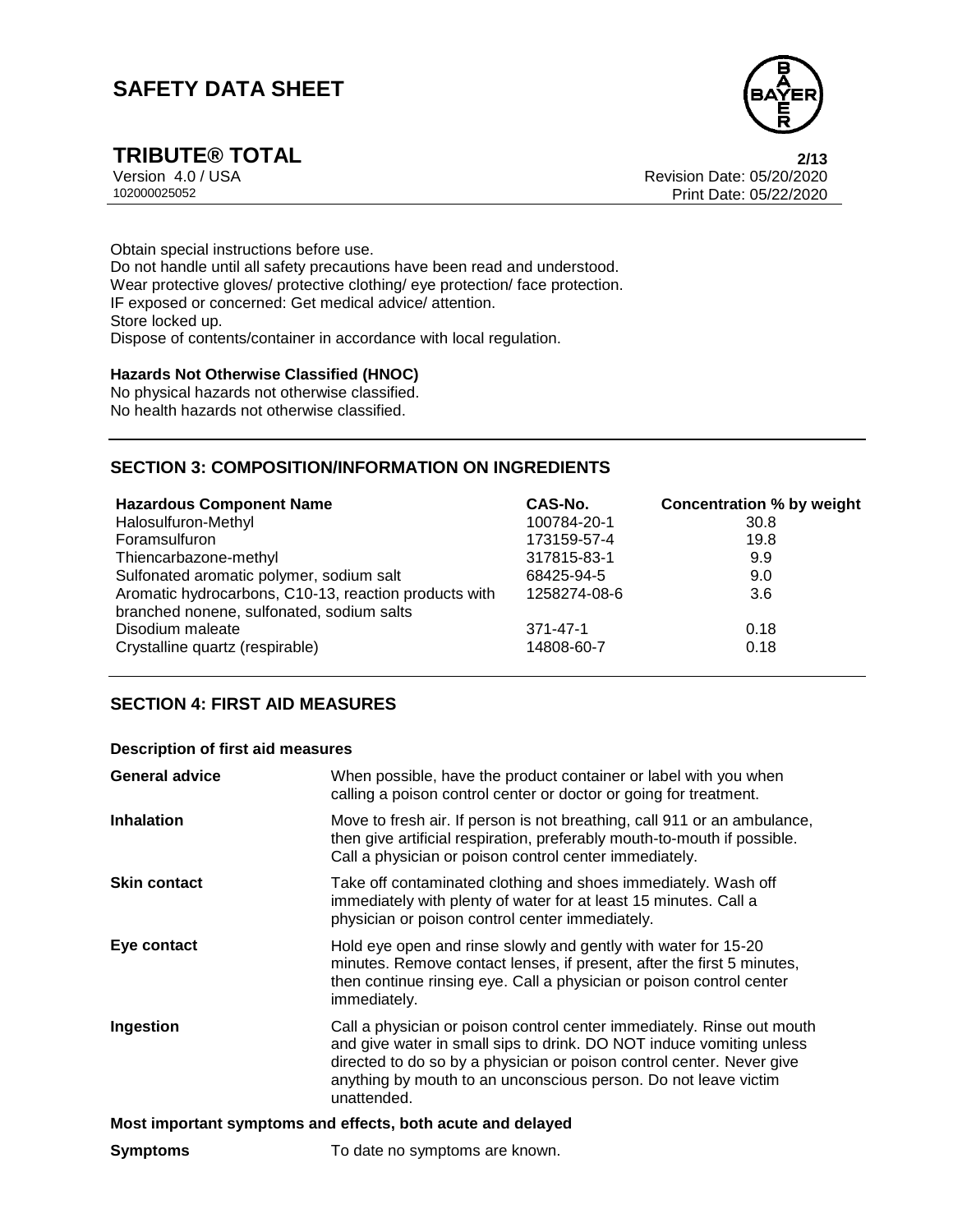

**TRIBUTE® TOTAL** 3/13<br>Version 4.0 / USA 3/13<br>Revision Date: 05/20/2020 Version 4.0 / USA Revision Date: 05/20/2020 Print Date: 05/22/2020

#### **Indication of any immediate medical attention and special treatment needed**

**Treatment** Appropriate supportive and symptomatic treatment as indicated by the patient's condition is recommended.

#### **SECTION 5: FIREFIGHTING MEASURES**

| <b>Extinguishing media</b>                                         |                                                                                                                                                                                                            |
|--------------------------------------------------------------------|------------------------------------------------------------------------------------------------------------------------------------------------------------------------------------------------------------|
| <b>Suitable</b>                                                    | Use water spray, alcohol-resistant foam, dry chemical or carbon<br>dioxide.                                                                                                                                |
| <b>Unsuitable</b>                                                  | High volume water jet                                                                                                                                                                                      |
| <b>Special hazards arising</b><br>from the substance or<br>mixture | In the event of fire the following may be released:, Hydrogen chloride<br>(HCI), Hydrogen cyanide (hydrocyanic acid), Carbon monoxide (CO),<br>Carbon dioxide (CO2), Nitrogen oxides (NOx), Sulphur oxides |
| <b>Advice for firefighters</b>                                     |                                                                                                                                                                                                            |
| <b>Special protective</b><br>equipment for firefighters            | Firefighters should wear NIOSH approved self-contained breathing<br>apparatus and full protective clothing.                                                                                                |
| <b>Further information</b>                                         | Keep out of smoke. Fight fire from upwind position. Cool closed<br>containers exposed to fire with water spray. Do not allow run-off from<br>fire fighting to enter drains or water courses.               |
| <b>Flash point</b>                                                 | Not applicable                                                                                                                                                                                             |
| <b>Auto-ignition temperature</b>                                   | 187 °C / 368.6 °F                                                                                                                                                                                          |
| Lower explosion limit                                              | Not applicable                                                                                                                                                                                             |
| <b>Upper explosion limit</b>                                       | Not applicable                                                                                                                                                                                             |
| <b>Explosivity</b>                                                 | No data available                                                                                                                                                                                          |

#### **SECTION 6: ACCIDENTAL RELEASE MEASURES**

|                                                       | Personal precautions, protective equipment and emergency procedures                                                                                                                             |  |
|-------------------------------------------------------|-------------------------------------------------------------------------------------------------------------------------------------------------------------------------------------------------|--|
| <b>Precautions</b>                                    | Keep unauthorized people away. Isolate hazard area. Avoid contact<br>with spilled product or contaminated surfaces.                                                                             |  |
| Methods and materials for containment and cleaning up |                                                                                                                                                                                                 |  |
| Methods for cleaning up                               | Sweep up or vacuum up spillage and collect in suitable container for<br>disposal. Clean contaminated floors and objects thoroughly,<br>observing environmental regulations.                     |  |
| <b>Additional advice</b>                              | Use personal protective equipment. If the product is accidentally<br>spilled, do not allow to enter soil, waterways or waste water canal. Do<br>not allow product to contact non-target plants. |  |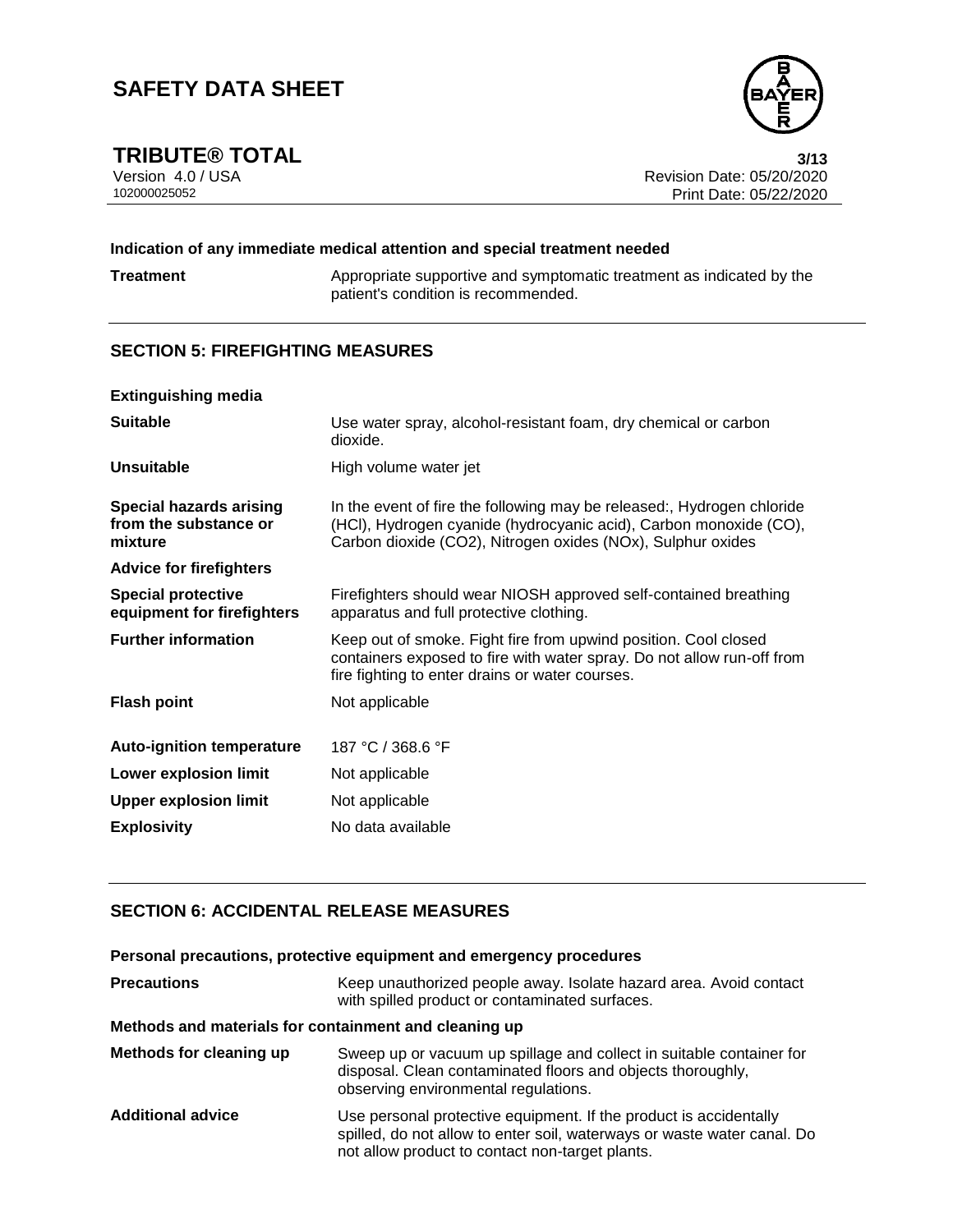

**TRIBUTE® TOTAL** 4/13<br>Version 4.0 / USA 4/13<br>Revision Date: 05/20/2020 Version 4.0 / USA Revision Date: 05/20/2020 Print Date: 05/22/2020

#### **Reference to other sections** Information regarding safe handling, see section 7. Information regarding personal protective equipment, see section 8. Information regarding waste disposal, see section 13.

#### **SECTION 7: HANDLING AND STORAGE**

#### **Precautions for safe handling**

| Advice on safe handling                                      | Use only in area provided with appropriate exhaust ventilation. Avoid<br>dust formation.                                                                                                                                                                                                                                                                                                                                                      |  |
|--------------------------------------------------------------|-----------------------------------------------------------------------------------------------------------------------------------------------------------------------------------------------------------------------------------------------------------------------------------------------------------------------------------------------------------------------------------------------------------------------------------------------|--|
| <b>Advice on protection</b><br>against fire and explosion    | Dust may form explosive mixture in air. Take measures to prevent the<br>build up of electrostatic charge. Keep away from heat and sources of<br>ignition.                                                                                                                                                                                                                                                                                     |  |
| Hygiene measures                                             | Wash hands thoroughly with soap and water after handling and before<br>eating, drinking, chewing gum, using tobacco, using the toilet or<br>applying cosmetics.<br>Remove Personal Protective Equipment (PPE) immediately after<br>handling this product. Before removing gloves clean them with soap and<br>water. Remove soiled clothing immediately and clean thoroughly before<br>using again. Wash thoroughly and put on clean clothing. |  |
| Conditions for safe storage, including any incompatibilities |                                                                                                                                                                                                                                                                                                                                                                                                                                               |  |
| <b>Requirements for storage</b><br>areas and containers      | Store in a cool, dry place and in such a manner as to prevent cross<br>contamination with other crop protection products, fertilizers, food, and<br>feed. Store in original container and out of the reach of children,<br>preferably in a locked storage area. Protect from frost. Keep away from<br>direct sunlight.                                                                                                                        |  |

# **Advice on common storage** Keep away from food, drink and animal feedingstuffs.

#### **SECTION 8: EXPOSURE CONTROLS/PERSONAL PROTECTION**

#### **Control parameters**

| <b>Components</b>                                            | CAS-No.     | <b>Control parameters</b> | <b>Update</b> | <b>Basis</b> |
|--------------------------------------------------------------|-------------|---------------------------|---------------|--------------|
| Thiencarbazone-methyl                                        | 317815-83-1 | 10 $mg/m3$<br>(TWA)       |               | OES BCS*     |
| Foramsulfuron                                                | 173159-57-4 | 10 $mg/m3$<br>(TWA)       |               | OES BCS*     |
| Crystalline quartz<br>(respirable)<br>(Respirable fraction.) | 14808-60-7  | $0.025$ mg/m3<br>(TWA)    | 02 2012       | <b>ACGIH</b> |
| Crystalline quartz<br>(respirable)                           | 14808-60-7  | $0.05$ mg/m $3$<br>(REL)  | 2016          | <b>NIOSH</b> |
| (Respirable dust.)                                           |             |                           |               |              |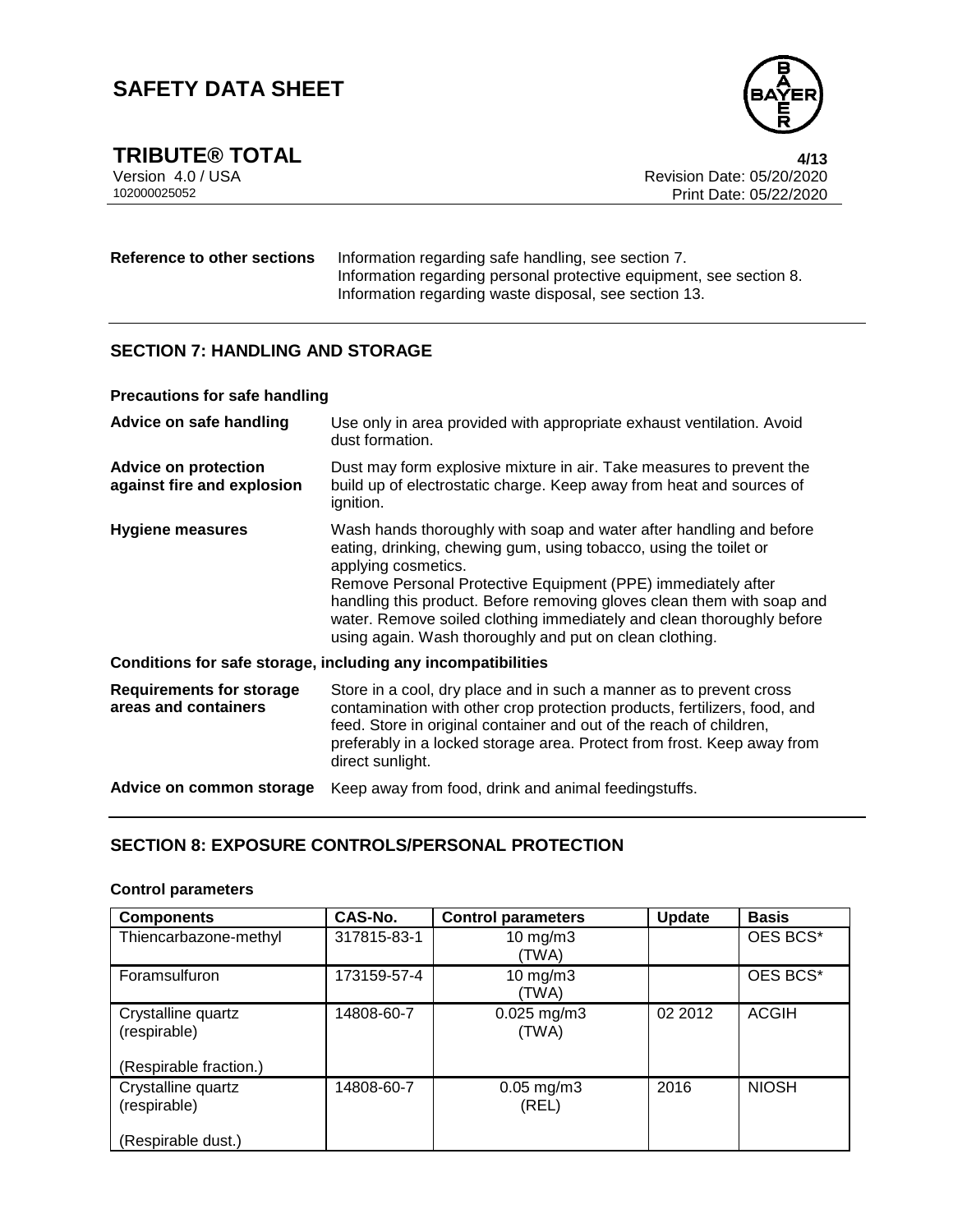

**TRIBUTE® TOTAL** 5/13<br>Version 4.0 / USA 6/13<br>Revision Date: 05/20/2020 Version 4.0 / USA Revision Date: 05/20/2020 Print Date: 05/22/2020

| Crystalline quartz<br>(respirable) | 14808-60-7 | $0.05$ mg/m $3$<br>(TWA)                                    | 03 2016 | <b>OSHA</b>        |
|------------------------------------|------------|-------------------------------------------------------------|---------|--------------------|
| Crystalline quartz<br>(respirable) | 14808-60-7 | $0.025$ mg/m3<br>(OSHA_ACT)                                 | 03 2016 | <b>OSHA</b>        |
| Crystalline quartz<br>(respirable) | 14808-60-7 | $0.05$ mg/m $3$<br>(PEL)                                    | 03 2016 | OSHA <sub>Z1</sub> |
| (Respirable dust.)                 |            |                                                             |         |                    |
| Crystalline quartz<br>(respirable) | 14808-60-7 | 0.050 mg/m3<br>(TWA)                                        | 01 2019 | TN OEL             |
| (Respirable dust.)                 |            |                                                             |         |                    |
| Crystalline quartz<br>(respirable) | 14808-60-7 | $0.05$ mg/m $3$<br>(TWA PEL)                                | 10 2016 | US CA OEL          |
| (Respirable dust.)                 |            |                                                             |         |                    |
| Crystalline quartz<br>(respirable) | 14808-60-7 | 2.4 millions of particles per<br>cubic foot of air<br>(TWA) | 2000    | Z <sub>3</sub>     |
| (Respirable.)                      |            |                                                             |         |                    |
| Crystalline quartz<br>(respirable) | 14808-60-7 | $0.1$ mg/m $3$<br>(TWA)                                     | 2000    | Z <sub>3</sub>     |
| (Respirable.)                      |            |                                                             |         |                    |

\*OES BCS: Internal Bayer AG, Crop Science Division "Occupational Exposure Standard"

#### **Exposure controls**

#### **Personal protective equipment**

In normal use and handling conditions please refer to the label and/or leaflet. In all other cases the following recommendations would apply.

| <b>Respiratory protection</b>      | When respirators are required, select NIOSH approved equipment<br>based on actual or potential airborne concentrations and in<br>accordance with the appropriate regulatory standards and/or industry<br>recommendations. |
|------------------------------------|---------------------------------------------------------------------------------------------------------------------------------------------------------------------------------------------------------------------------|
| <b>Hand protection</b>             | Chemical resistant nitrile rubber gloves                                                                                                                                                                                  |
| Eye protection                     | Tightly fitting safety goggles                                                                                                                                                                                            |
| Skin and body protection           | Wear long-sleeved shirt and long pants and shoes plus socks.                                                                                                                                                              |
| <b>General protective measures</b> | Follow manufacturer's instructions for cleaning/maintaining PPE. If<br>no such instructions for washables, use detergent and warm/tepid<br>water.<br>Keep and wash PPE separately from other laundry.                     |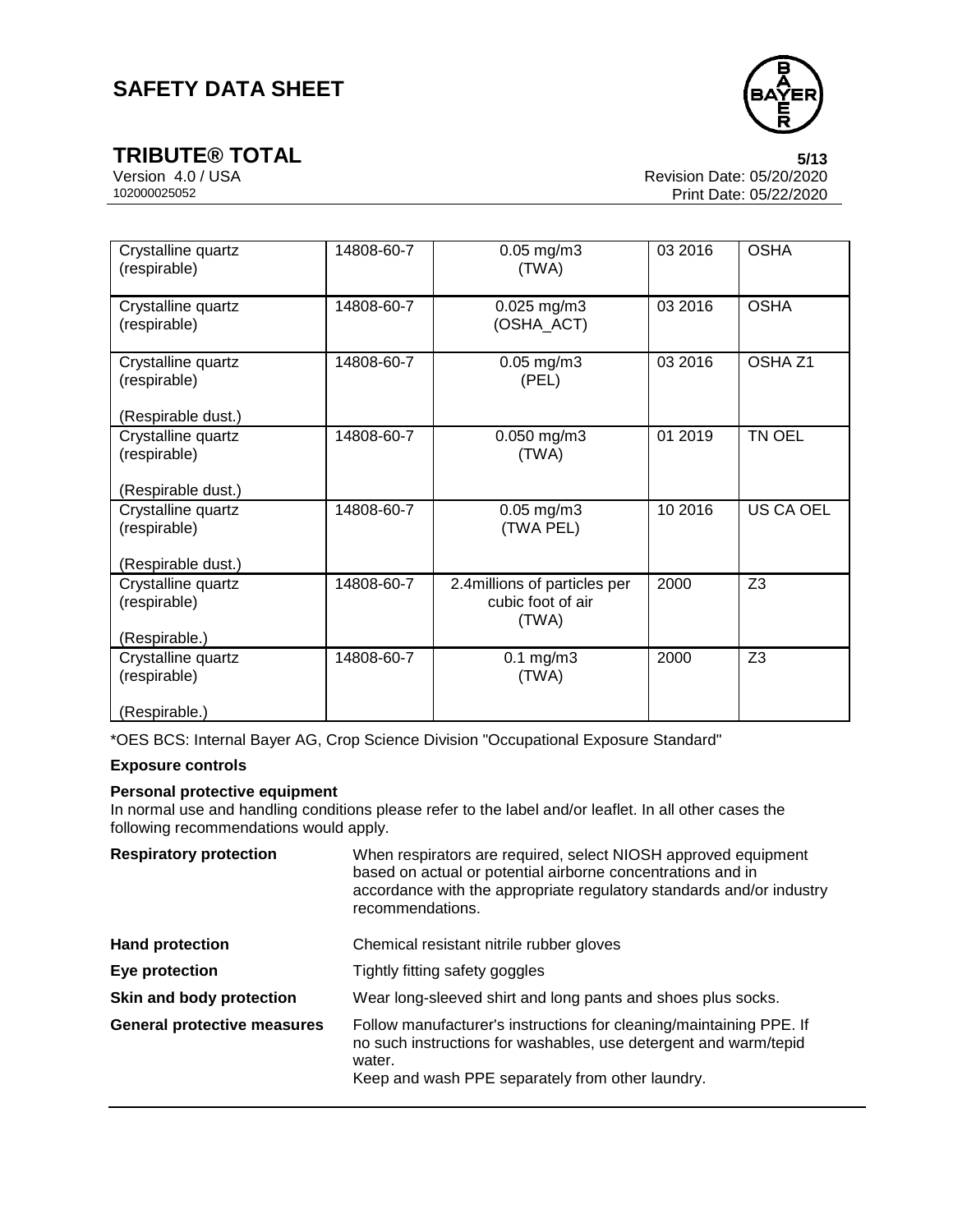

**TRIBUTE® TOTAL** 6/13<br>Version 4.0 / USA 6/13<br>Revision Date: 05/20/2020 Version 4.0 / USA **Revision Date: 05/20/2020**<br>102000025052 **Revision Date: 05/20/2020** Print Date: 05/22/2020

## **SECTION 9. PHYSICAL AND CHEMICAL PROPERTIES**

| Appearance                                               | beige                                                          |
|----------------------------------------------------------|----------------------------------------------------------------|
| <b>Physical State</b>                                    | water-dispersible granules                                     |
| Odor                                                     | characteristic                                                 |
| <b>Odour Threshold</b>                                   | No data available                                              |
| рH                                                       | 4.5 - 5.5 (10 %) (23 °C) (deionized water)                     |
| <b>Viscosity, kinematic</b>                              | No data available                                              |
| <b>Vapor Pressure</b>                                    | No data available                                              |
| Vapor Density (Air = 1)                                  | No data available                                              |
| <b>Density</b>                                           | No data available                                              |
| <b>Bulk density</b>                                      | 0.559 - 0.656 g/ml (loose)                                     |
| <b>Evaporation rate</b>                                  | Not applicable                                                 |
| <b>Boiling Point</b>                                     | Not applicable                                                 |
| <b>Melting / Freezing Point</b>                          | Not applicable                                                 |
| <b>Water solubility</b>                                  | dispersible                                                    |
| <b>Minimum Ignition Energy</b>                           | No data available                                              |
| <b>Decomposition</b><br>temperature                      | 150 °C, Heating rate: 3 K/min, Decomposition energy: 320 kJ/kg |
|                                                          | 105 °C, Heating rate: 0.05 K/min                               |
| Self-accelarating<br>decomposition temperature<br>(SADT) | No data available                                              |
| Partition coefficient: n-<br>octanol/water               | No data available                                              |
| <b>Flammability</b>                                      | No data available                                              |
| <b>Flash point</b>                                       | Not applicable                                                 |
| <b>Auto-ignition temperature</b>                         | 187 °C / 368.6 °F                                              |
| Lower explosion limit                                    | Not applicable                                                 |
| <b>Upper explosion limit</b>                             | Not applicable                                                 |
| <b>Explosivity</b>                                       | No data available                                              |
| <b>Particle size</b>                                     | No data available                                              |
| <b>Other information</b>                                 | The product is capable of dust explosions.                     |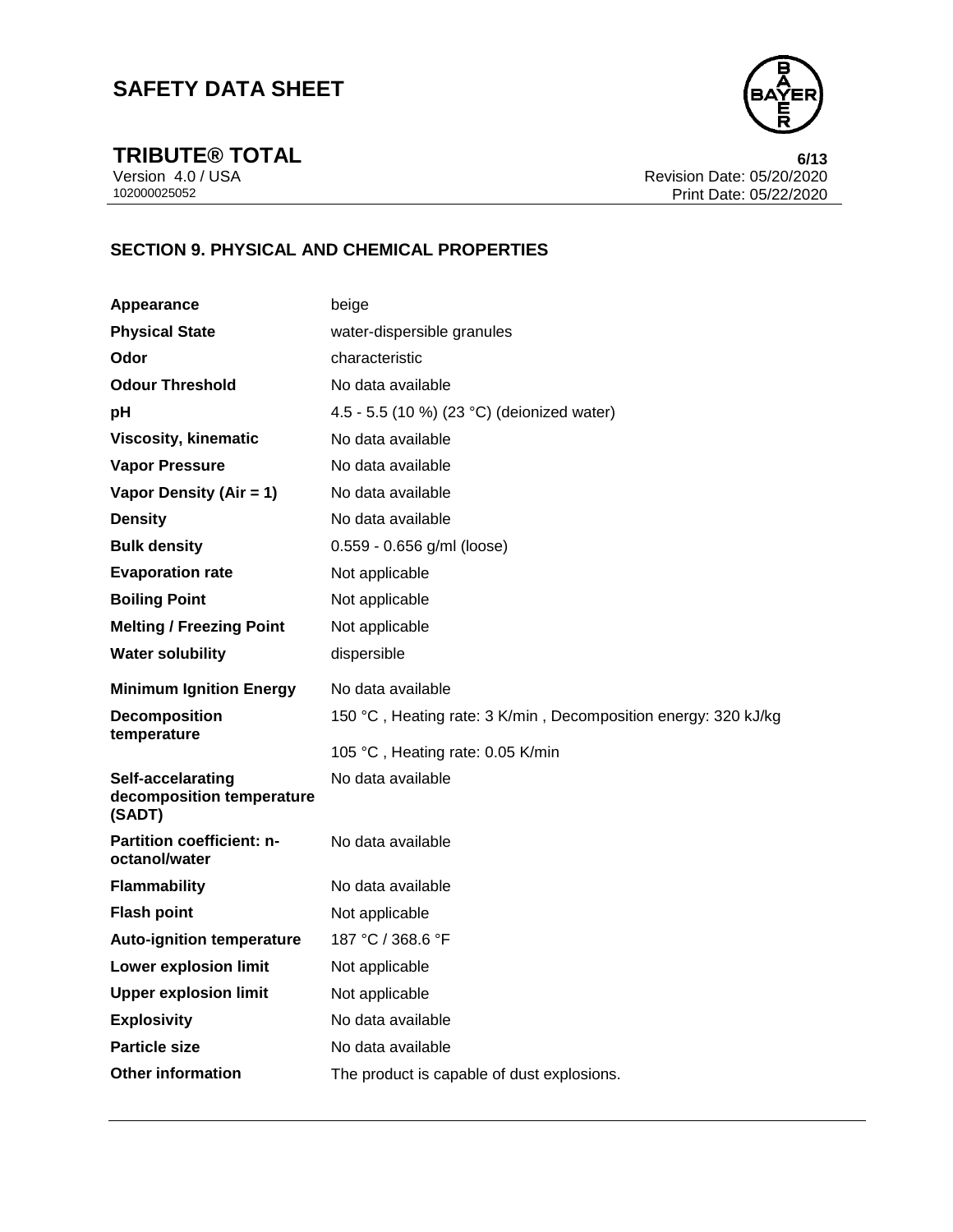

**TRIBUTE® TOTAL** 7/13<br>
Version 4.0 / USA 7/13<br>
Revision Date: 05/20/2020 Version 4.0 / USA Revision Date: 05/20/2020 Print Date: 05/22/2020

### **SECTION 10: STABILITY AND REACTIVITY**

#### **Reactivity**

| <b>Thermal decomposition</b>                 | 150 °C, Heating rate: 3 K/min, Decomposition energy: 320 kJ/kg<br>105 °C, Heating rate: 0.05 K/min |
|----------------------------------------------|----------------------------------------------------------------------------------------------------|
| <b>Chemical stability</b>                    | Stable under normal conditions.                                                                    |
| <b>Possibility of hazardous</b><br>reactions | No hazardous reactions when stored and handled according to<br>prescribed instructions.            |
| <b>Conditions to avoid</b>                   | Extremes of temperature and direct sunlight.                                                       |
| Incompatible materials                       | No incompatible materials known.                                                                   |
| <b>Hazardous decomposition</b><br>products   | No decomposition products expected under normal conditions of use.                                 |

#### **SECTION 11: TOXICOLOGICAL INFORMATION**

| <b>Exposure routes</b>                      | Ingestion, Eye contact, Skin contact                                                                                                    |
|---------------------------------------------|-----------------------------------------------------------------------------------------------------------------------------------------|
| <b>Immediate Effects</b><br>Eye             | May cause eye irritation.                                                                                                               |
| <b>Skin</b>                                 | May cause skin irritation.                                                                                                              |
| Ingestion                                   | Harmful if swallowed.                                                                                                                   |
| Information on toxicological effects        |                                                                                                                                         |
| <b>Acute oral toxicity</b>                  | LD50 (Rat) 3,129 mg/kg                                                                                                                  |
| <b>Acute inhalation toxicity</b>            | $LC50$ (Rat) > 2.02 mg/l<br>Exposure time: 4 h<br>Determined in the form of a respirable aerosol.                                       |
|                                             | $LC50$ (Rat) $> 8.08$ mg/l<br>Exposure time: 1 h<br>Determined in the form of a respirable aerosol.<br>Extrapolated from the 4 hr LC50. |
| <b>Acute dermal toxicity</b>                | LD50 (Rat) $> 5,000$ mg/kg                                                                                                              |
| <b>Skin corrosion/irritation</b>            | Slight irritant effect - does not require labelling. (Rabbit)                                                                           |
| Serious eye damage/eye<br>irritation        | Slight irritant effect - does not require labelling. (Rabbit)                                                                           |
| <b>Respiratory or skin</b><br>sensitisation | Skin: Non-sensitizing. (Guinea pig)                                                                                                     |

#### **Assessment STOT Specific target organ toxicity – single exposure**

Thiencarbazone-methyl: Based on available data, the classification criteria are not met.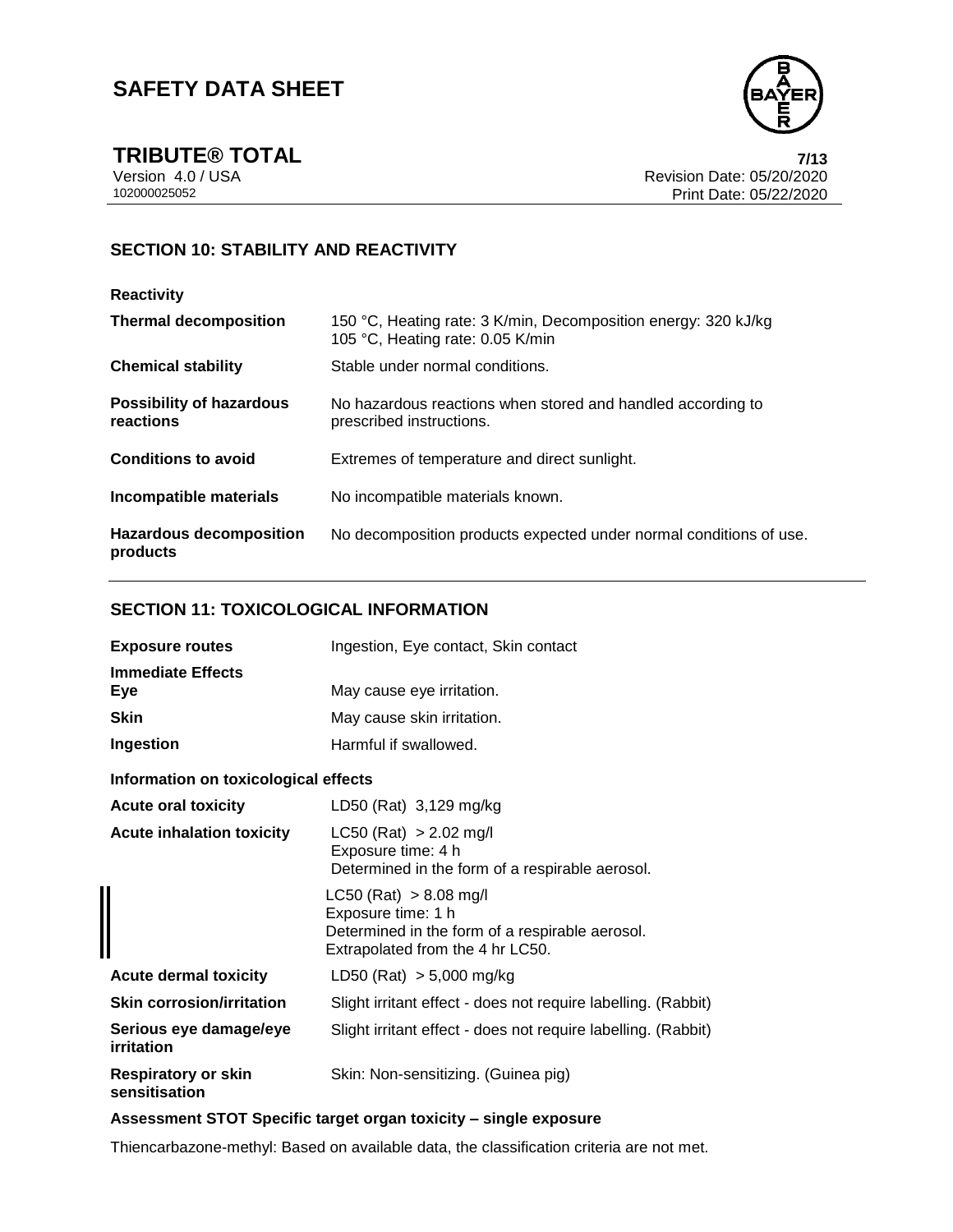

**TRIBUTE® TOTAL** 8/13<br>
Version 4.0 / USA 8/13<br>
Revision Date: 05/20/2020 Version 4.0 / USA Revision Date: 05/20/2020<br>102000025052 Print Date: 05/20/2020 Print Date: 05/22/2020 Print Date: 05/22/2020

Foramsulfuron: Based on available data, the classification criteria are not met.

#### **Assessment STOT Specific target organ toxicity – repeated exposure**

Halosulfuron-methyl did not cause specific target organ toxicity in experimental animal studies. Thiencarbazone-methyl did not cause specific target organ toxicity in experimental animal studies. Foramsulfuron did not cause specific target organ toxicity in experimental animal studies.

#### **Assessment mutagenicity**

Halosulfuron-methyl was not mutagenic or genotoxic in a battery of in vitro and in vivo tests. Thiencarbazone-methyl was not mutagenic or genotoxic in a battery of in vitro and in vivo tests. Foramsulfuron was not mutagenic or genotoxic based on the overall weight of evidence in a battery of in vitro and in vivo tests.

#### **Assessment carcinogenicity**

Halosulfuron-methyl was not carcinogenic in lifetime feeding studies in rats and mice. Thiencarbazone-methyl was not carcinogenic in a lifetime feeding study in rats. Thiencarbazone-methyl caused at high dose levels an increased incidence of tumours in mice in the following organ(s): urinary bladder. The tumours seen with Thiencarbazone-methyl were caused through the chronic irritation due to the presence of bladder stones.

Foramsulfuron was not carcinogenic in lifetime feeding studies in rats and mice.

| <b>ACGIH</b>                    |            |                       |
|---------------------------------|------------|-----------------------|
| Crystalline quartz (respirable) | 14808-60-7 | Group A2              |
| <b>NTP</b>                      |            |                       |
| Crystalline quartz (respirable) | 14808-60-7 |                       |
| <b>IARC</b>                     |            |                       |
| Crystalline quartz (respirable) | 14808-60-7 | Overall evaluation: 1 |
| <b>OSHA</b>                     |            |                       |

None.

#### **Assessment toxicity to reproduction**

Halosulfuron-methyl did not cause reproductive toxicity in a two-generation study in rats. Thiencarbazone-methyl did not cause reproductive toxicity in a two-generation study in rats. Foramsulfuron did not cause reproductive toxicity in a two-generation study in rats.

#### **Assessment developmental toxicity**

Halosulfuron-methyl caused developmental toxicity only at dose levels toxic to the dams. Halosulfuronmethyl caused an increased incidence of non-specific malformations. Thiencarbazone-methyl did not cause developmental toxicity in rats and rabbits. Foramsulfuron did not cause developmental toxicity in rats and rabbits.

#### **Further information**

Only acute toxicity studies have been performed on the formulated product. The non-acute information pertains to the active ingredient(s).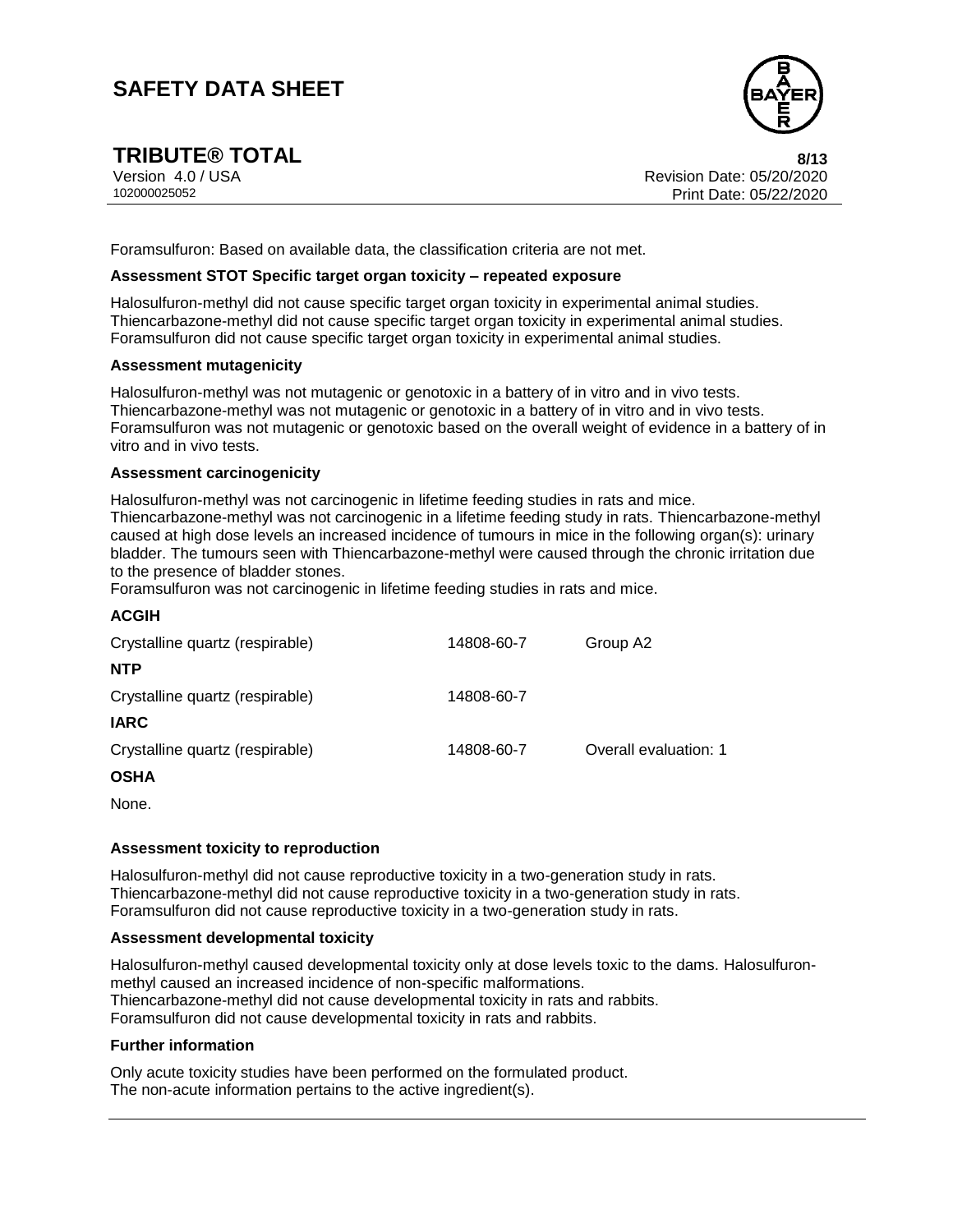

**TRIBUTE® TOTAL** 9/13<br>Version 4.0 / USA 9/13<br>Revision Date: 05/20/2020 Version 4.0 / USA **Revision Date: 05/20/2020**<br>102000025052 **Revision Date: 05/20/2020** Print Date: 05/22/2020

### **SECTION 12: ECOLOGICAL INFORMATION**

| <b>Toxicity to fish</b>                     | LC50 (Oncorhynchus mykiss (rainbow trout)) > 100 mg/l<br>Exposure time: 96 h<br>The value mentioned relates to the active ingredient foramsulfuron.                                       |
|---------------------------------------------|-------------------------------------------------------------------------------------------------------------------------------------------------------------------------------------------|
|                                             | LC50 (Oncorhynchus mykiss (rainbow trout)) > 104 mg/l<br>Exposure time: 96 h<br>The value mentioned relates to the active ingredient thiencarbazone-<br>methyl.                           |
|                                             | LC50 (Oncorhynchus mykiss (rainbow trout)) > 131 mg/l<br>Exposure time: 96 h<br>The value mentioned relates to the active ingredient halosulfuron-<br>methyl.                             |
| <b>Toxicity to aquatic</b><br>invertebrates | LC50 (Daphnia (water flea)) > 100 mg/l<br>Exposure time: 48 h<br>The value mentioned relates to the active ingredient foramsulfuron.                                                      |
|                                             | EC50 (Daphnia magna (Water flea)) > 98.6 mg/l<br>Exposure time: 48 h<br>The value mentioned relates to the active ingredient thiencarbazone-<br>methyl.                                   |
|                                             | EC50 (Daphnia magna (Water flea)) > 107 mg/l<br>Exposure time: 48 h<br>The value mentioned relates to the active ingredient halosulfuron-<br>methyl.                                      |
| <b>Toxicity to aquatic plants</b>           | EC50 (Raphidocelis subcapitata (freshwater green alga)) 75 mg/l<br>Exposure time: 72 h<br>The value mentioned relates to the active ingredient foramsulfuron.                             |
|                                             | IC50 (Raphidocelis subcapitata (freshwater green alga)) 1.017 mg/l<br>Growth rate; Exposure time: 72 h<br>The value mentioned relates to the active ingredient thiencarbazone-<br>methyl. |
|                                             | IC50 (Lemna gibba (gibbous duckweed)) 0.00131 mg/l<br>Growth rate; Exposure time: 7 d<br>The value mentioned relates to the active ingredient thiencarbazone-<br>methyl.                  |
|                                             | EC50 (Lemna gibba (gibbous duckweed)) 0.000217 mg/l<br>Growth rate; Exposure time: 7 d<br>The value mentioned relates to the active ingredient halosulfuron-<br>methyl.                   |
| <b>Biodegradability</b>                     | Halosulfuron-methyl:<br>Not rapidly biodegradable<br>Thiencarbazone-methyl:<br>Not rapidly biodegradable<br>Foramsulfuron:                                                                |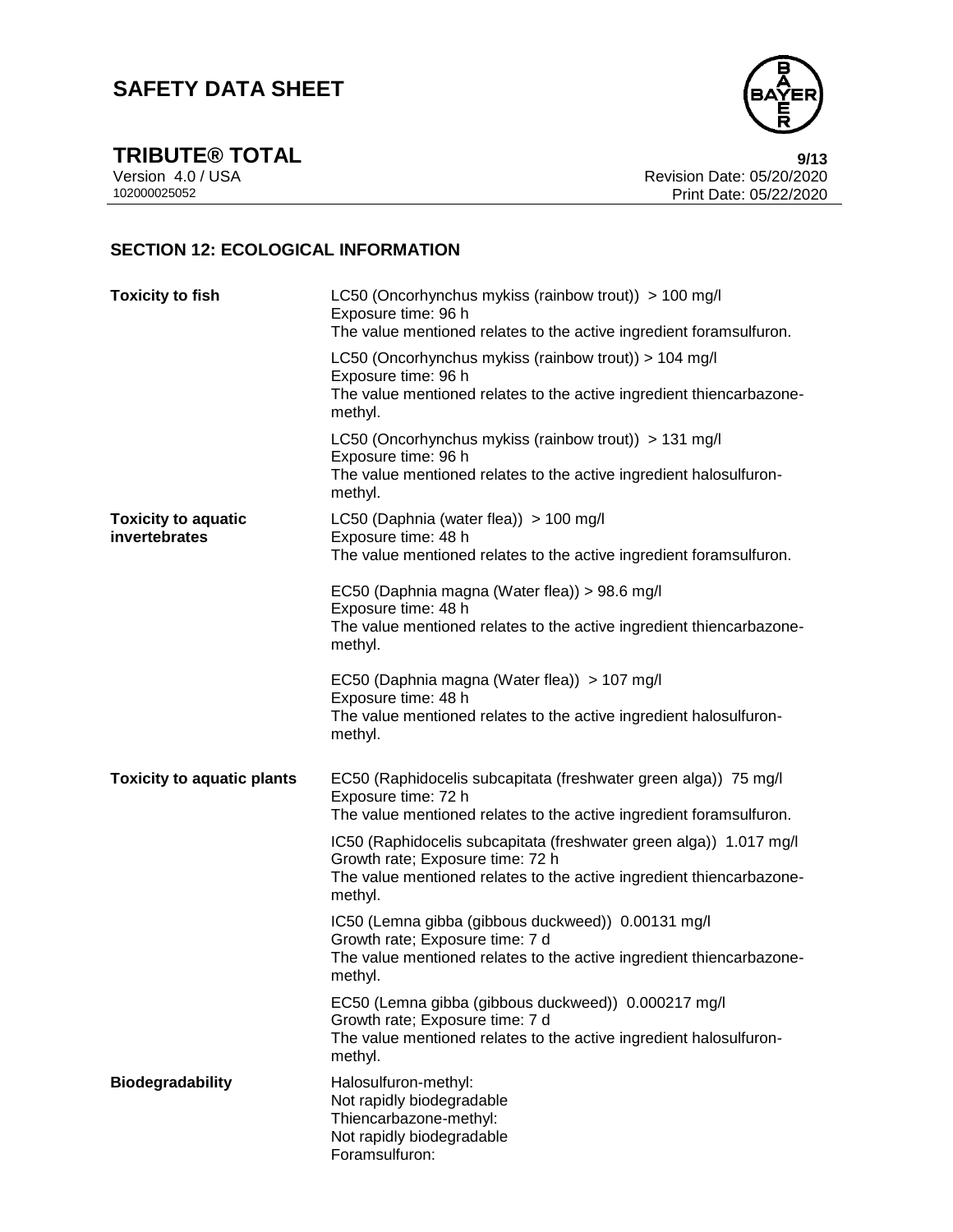

**TRIBUTE® TOTAL** 10/13<br>
Version 4.0 / USA 10/13<br>
Revision Date: 05/20/2020 Version 4.0 / USA Revision Date: 05/20/2020 Print Date: 05/22/2020

|                                             | Not rapidly biodegradable                                                                                                                                                                                                                                                                                                                                                                                                                                     |
|---------------------------------------------|---------------------------------------------------------------------------------------------------------------------------------------------------------------------------------------------------------------------------------------------------------------------------------------------------------------------------------------------------------------------------------------------------------------------------------------------------------------|
| Koc                                         | Halosulfuron-methyl: Koc: 113<br>Thiencarbazone-methyl: Koc: 100<br>Foramsulfuron: Koc: 38 - 151                                                                                                                                                                                                                                                                                                                                                              |
| <b>Bioaccumulation</b>                      | Halosulfuron-methyl:<br>Does not bioaccumulate.<br>Thiencarbazone-methyl:<br>Does not bioaccumulate.<br>Foramsulfuron:<br>Does not bioaccumulate.                                                                                                                                                                                                                                                                                                             |
| <b>Mobility in soil</b>                     | Halosulfuron-methyl: Moderately mobile in soils<br>Thiencarbazone-methyl: Moderately mobile in soils<br>Foramsulfuron: Mobile in soils                                                                                                                                                                                                                                                                                                                        |
| <b>Additional ecological</b><br>information | No other effects to be mentioned.                                                                                                                                                                                                                                                                                                                                                                                                                             |
| <b>Environmental precautions</b>            | Do not apply directly to water, to areas where surface water is present<br>or to intertidal areas below the mean high water mark.<br>Do not contaminate surface or ground water by cleaning equipment or<br>disposal of wastes, including equipment wash water.<br>Do not apply when weather conditions favor runoff or drift.<br>Drift or runoff from treated areas may adversely affect non-target plants.<br>Apply this product as specified on the label. |

#### **SECTION 13: DISPOSAL CONSIDERATIONS**

#### **Waste treatment methods**

| <b>Product</b>                | Dispose in accordance with all local, state/provincial and federal<br>regulations.<br>Never place unused product down any indoor or outdoor drain.                                                                                                                                                                                                                |
|-------------------------------|-------------------------------------------------------------------------------------------------------------------------------------------------------------------------------------------------------------------------------------------------------------------------------------------------------------------------------------------------------------------|
| <b>Contaminated packaging</b> | Do not re-use empty containers.<br>Triple rinse containers.<br>Completely empty container into application equipment, then dispose of<br>empty container in a sanitary landfill, by incineration or by other<br>procedures approved by state/provincial and local authorities.<br>If burned, stay out of smoke.<br>Follow advice on product label and/or leaflet. |
| <b>RCRA</b> Information       | Characterization and proper disposal of this material as a special or<br>hazardous waste is dependent upon Federal, State and local laws and<br>are the user's responsibility. RCRA classification may apply.                                                                                                                                                     |

#### **SECTION 14: TRANSPORT INFORMATION**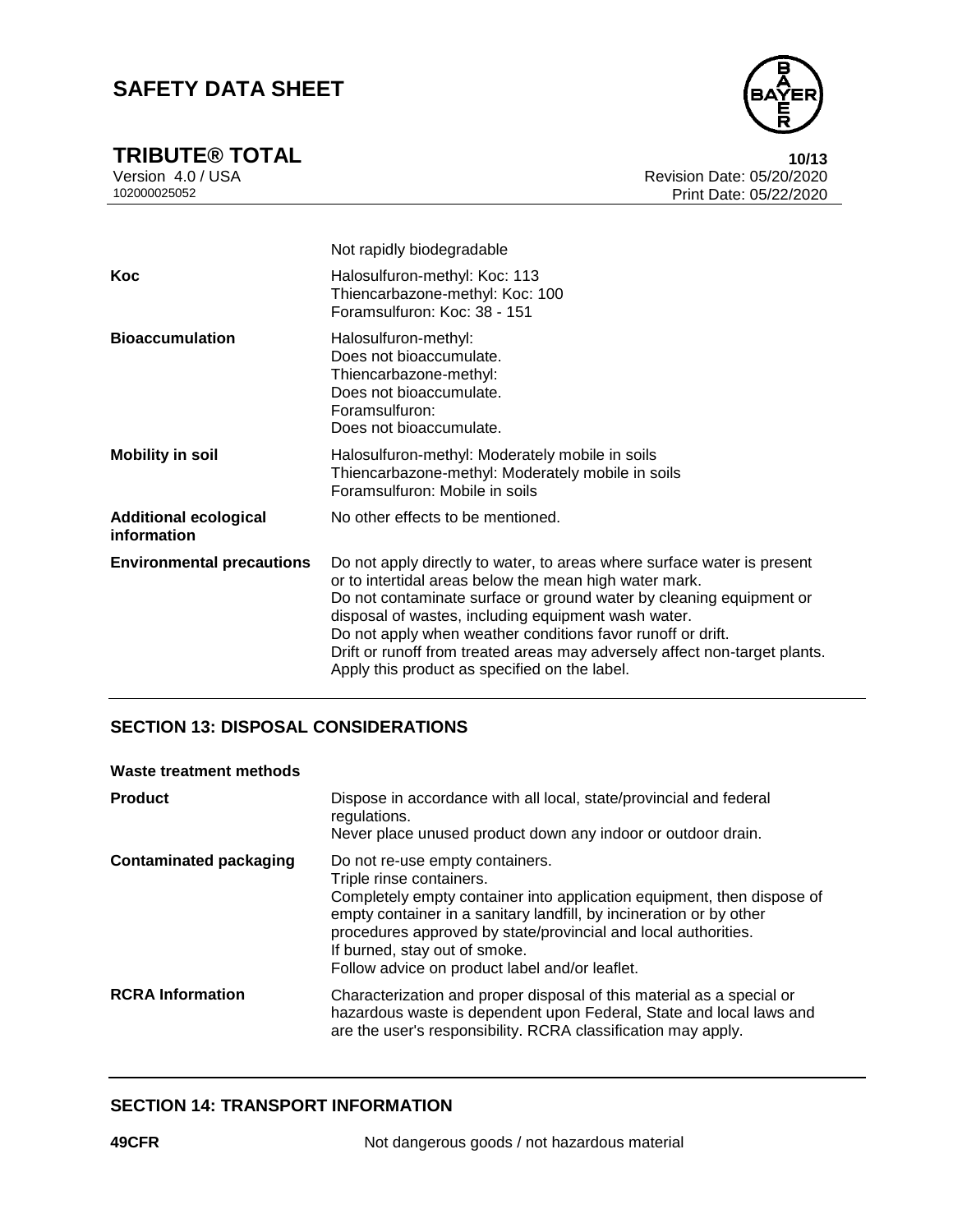# **TRIBUTE® TOTAL 11/13**



Version 4.0 / USA Revision Date: 05/20/2020 Print Date: 05/22/2020

| <b>IMDG</b>              |                                                                 |
|--------------------------|-----------------------------------------------------------------|
| UN number                | 3077                                                            |
| Class                    | 9                                                               |
| Packaging group          | Ш                                                               |
| Marine pollutant         | <b>YES</b>                                                      |
| Proper shipping name     | ENVIRONMENTALLY HAZARDOUS SUBSTANCE, SOLID,<br>N.O.S.           |
|                          | (THIENCARBAZONE-METHYL, HALOSULFURON-METHYL<br>MIXTURE)         |
| <b>IATA</b>              |                                                                 |
| UN number                | 3077                                                            |
| Class                    | 9                                                               |
| Packaging group          | Ш                                                               |
| Environm. Hazardous Mark | <b>YES</b>                                                      |
| Proper shipping name     | ENVIRONMENTALLY HAZARDOUS SUBSTANCE, SOLID,                     |
|                          | N.O.S.                                                          |
|                          | (THIENCARBAZONE-METHYL, HALOSULFURON-METHYL<br><b>MIXTURE</b> ) |

This transportation information is not intended to convey all specific regulatory information relating to this product. It does not address regulatory variations due to package size or special transportation requirements.

#### **SECTION 15: REGULATORY INFORMATION**

**EPA Registration No.** 432-1519 **US Federal Regulations TSCA list** Kaolin 1332-58-7 Sulfonated aromatic polymer, sodium salt 68425-94-5 Polyvinylpyrrolidone 9003-39-8 **US. Toxic Substances Control Act (TSCA) Section 12(b) Export Notification (40 CFR 707, Subpt D)** No export notification needs to be made. **SARA Title III - Section 302 - Notification and Information** Not applicable. **SARA Title III - Section 313 - Toxic Chemical Release Reporting** None.

**US States Regulatory Reporting CA Prop65**

WARNING: This product contains a chemical known to the State of California to cause cancer. For more information go to www.P65Warnings.ca.gov. Crystalline quartz (respirable) 14808-60-7

This product does not contain any substances known to the State of California to cause reproductive harm.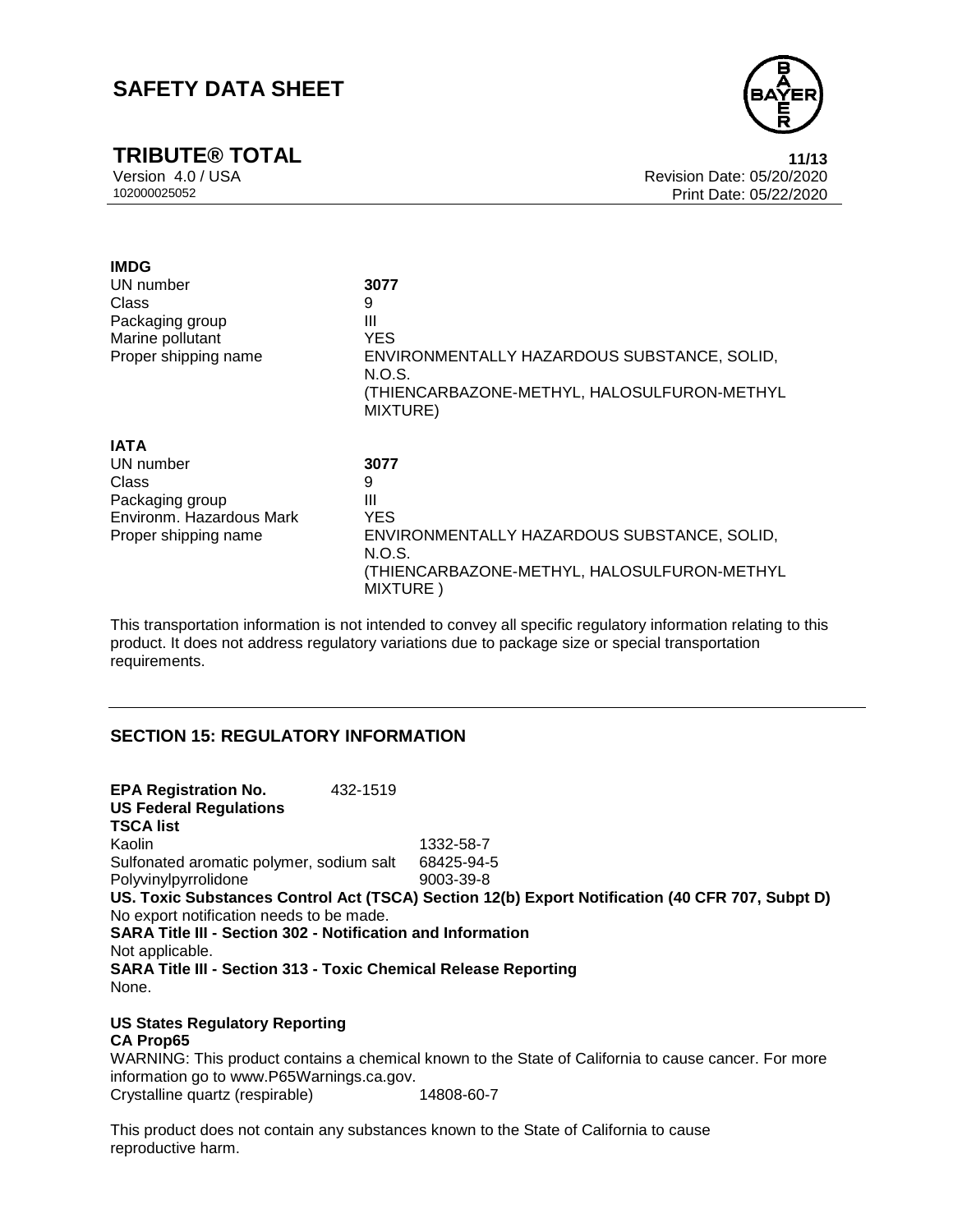

**TRIBUTE® TOTAL** 12/13<br>
Version 4.0 / USA 12/13<br>
Revision Date: 05/20/2020 Version 4.0 / USA Revision Date: 05/20/2020 Print Date: 05/22/2020

| US State Right-To-Know Ingredients |           |        |
|------------------------------------|-----------|--------|
| Kaolin                             | 1332-58-7 | MN. RI |
| Polyvinylpyrrolidone               | 9003-39-8 | - CA   |

None.

#### **EPA/FIFRA Information:**

This chemical is a pesticide product registered by the Environmental Protection Agency and is subject to certain labeling requirements under federal pesticide law. These requirements differ from the classification criteria and hazard information required for safety data sheets, and for workplace labels of non-pesticide chemicals. Following is the hazard information required on the pesticide label:

| Signal word:              | Caution!                        |
|---------------------------|---------------------------------|
| <b>Hazard statements:</b> | Harmful if swallowed.           |
|                           | Causes moderate eye irritation. |

#### **SECTION 16: OTHER INFORMATION**

#### **Abbreviations and acronyms**

| 49CFR                                                   | Code of Federal Regulations, Title 49                                 |
|---------------------------------------------------------|-----------------------------------------------------------------------|
| <b>ACGIH</b>                                            | US. ACGIH Threshold Limit Values                                      |
| ATE.                                                    | Acute toxicity estimate                                               |
| CAS-Nr.                                                 | <b>Chemical Abstracts Service number</b>                              |
| <b>CERCLA</b>                                           | Comprehensive Environmental Response, Compensation, and Liability Act |
| <b>EINECS</b>                                           | European inventory of existing commercial substances                  |
| <b>ELINCS</b>                                           | European list of notified chemical substances                         |
| <b>IARC</b>                                             | International Agency for Research on Cancer                           |
| IATA                                                    | International Air Transport Association                               |
| <b>IMDG</b>                                             | <b>International Maritime Dangerous Goods</b>                         |
| N.O.S.                                                  | Not otherwise specified                                               |
| NTP.                                                    | US. National Toxicology Program (NTP) Report on Carcinogens           |
| <b>OECD</b>                                             | Organization for Economic Co-operation and Development                |
| <b>TDG</b>                                              | <b>Transportation of Dangerous Goods</b>                              |
| <b>TWA</b>                                              | Time weighted average                                                 |
| UN.                                                     | <b>United Nations</b>                                                 |
| <b>WHO</b>                                              | World health organisation                                             |
| <b>NFPA 704 (National Fire Protection Association):</b> |                                                                       |

Health - 2 Flammability - 1 Instability - 1 Cthers - none

**HMIS (Hazardous Materials Identification System, based on the Third Edition Ratings Guide)** Health - 1 Flammability - 1 Physical Hazard - 1 PPE -

 $0 =$  minimal hazard,  $1 =$  slight hazard,  $2 =$  moderate hazard,  $3 =$  severe hazard,  $4 =$  extreme hazard